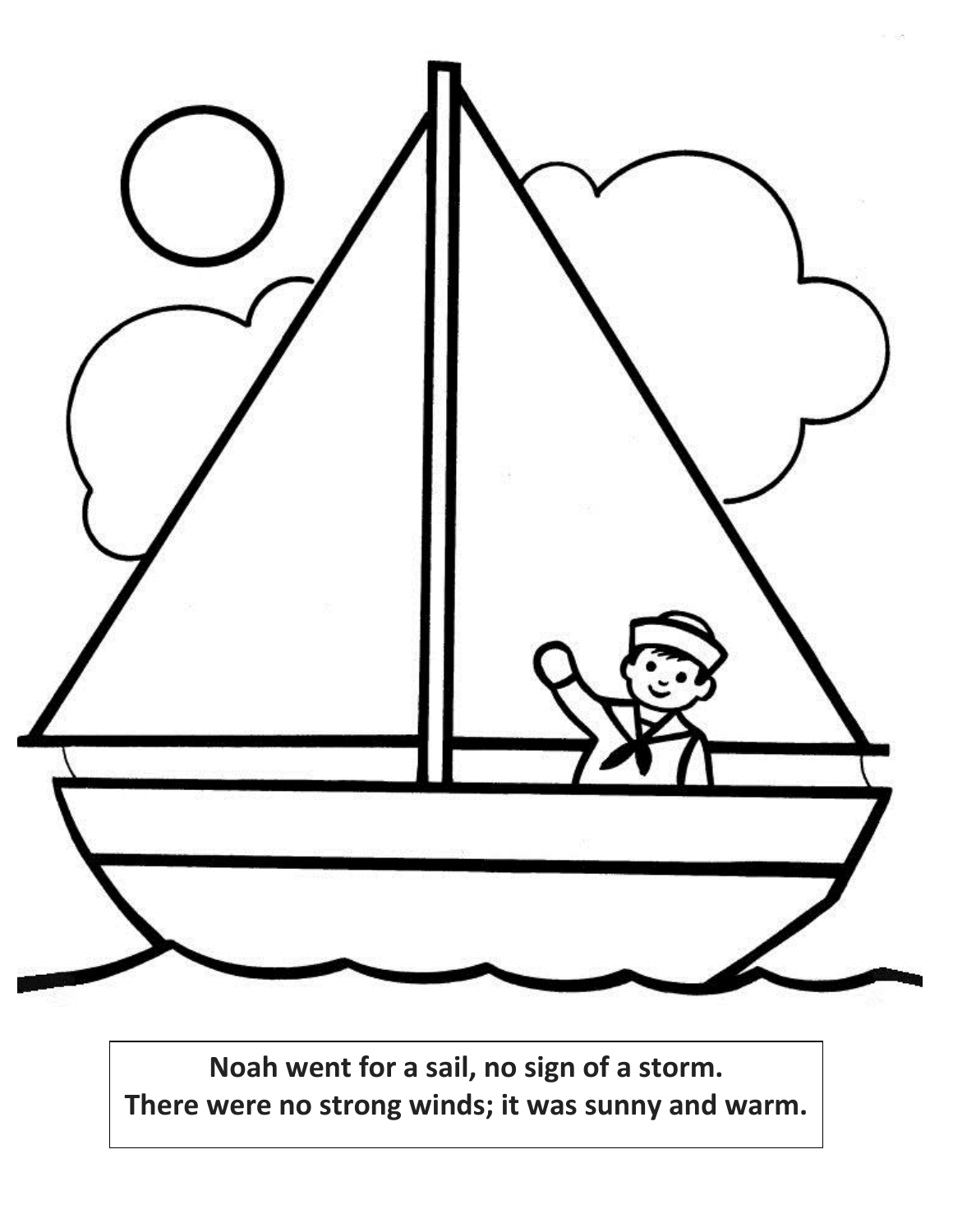**Then, his boat jolted with a "crack!" He thought that maybe he was under attack. Noah looked around for a nearby dock, that's when he noticed the giant rock.**

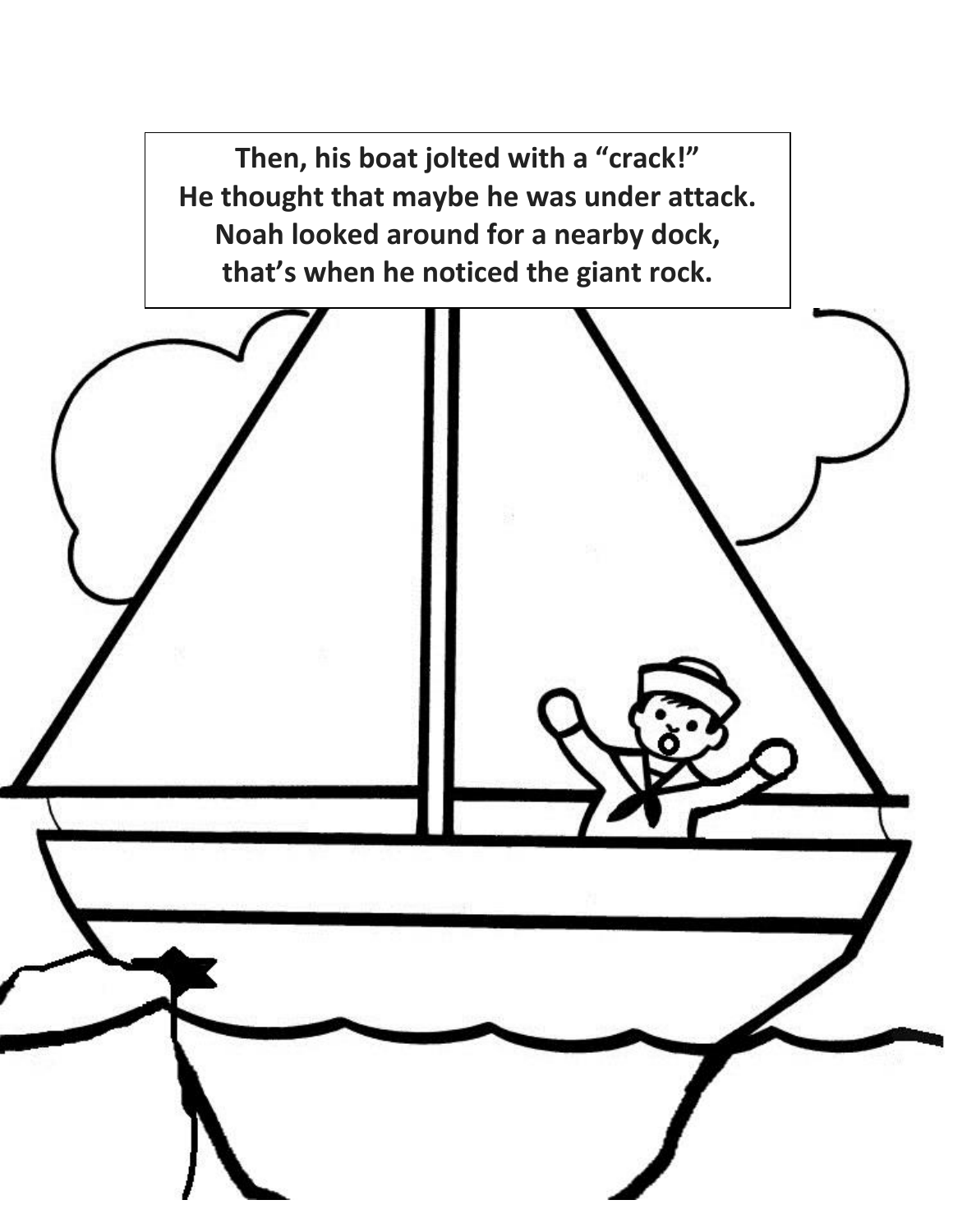**It was then that Noah knew in his heart this could have been avoided with a nautical chart! What is a nautical chart, you may ask? NOAA can tell us. They're up to the task!**

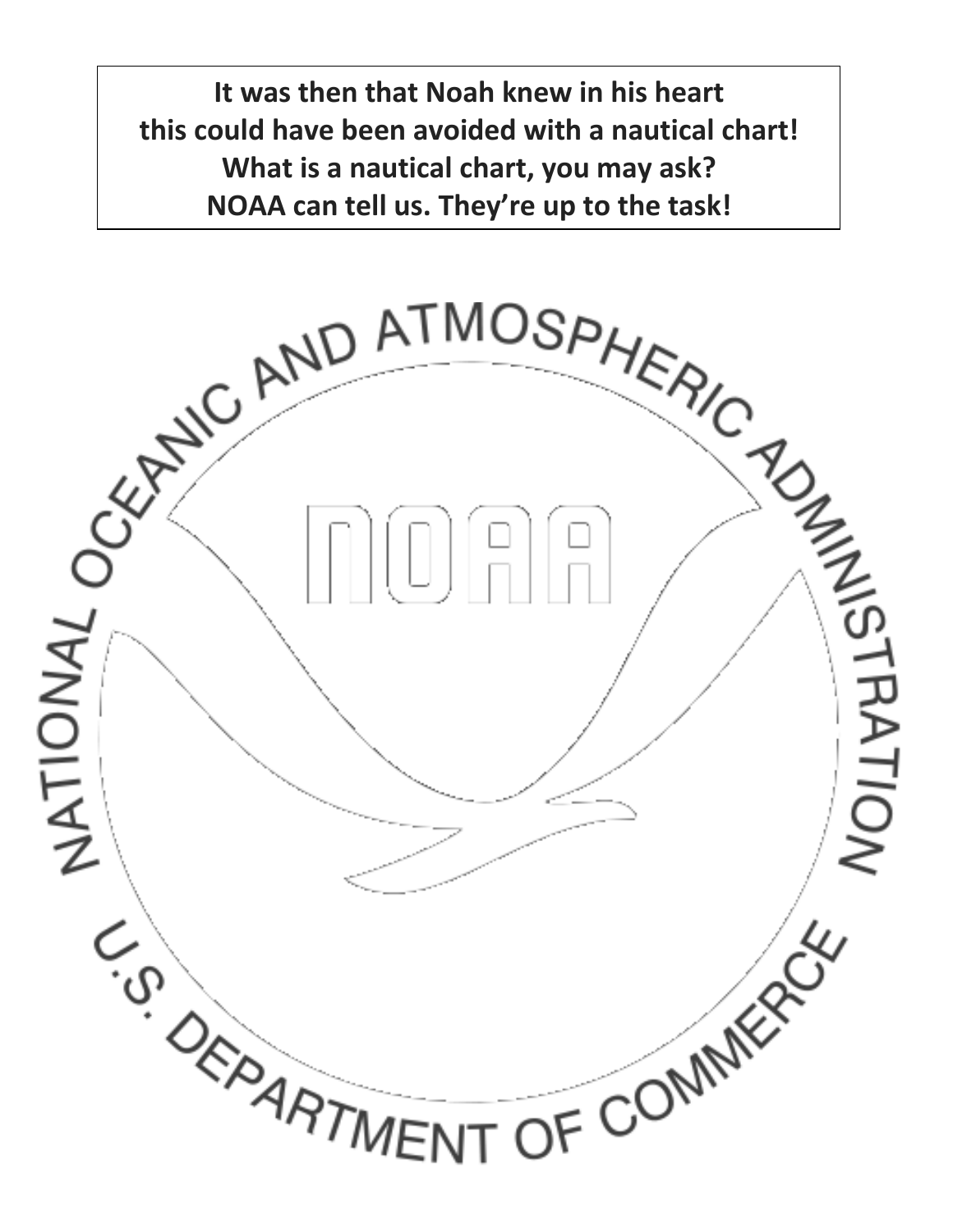**Imagine a map of the ocean floor with depths, shipwrecks and coastlines, galore! That's what you get with a nautical chart, but that's not even the coolest part.**

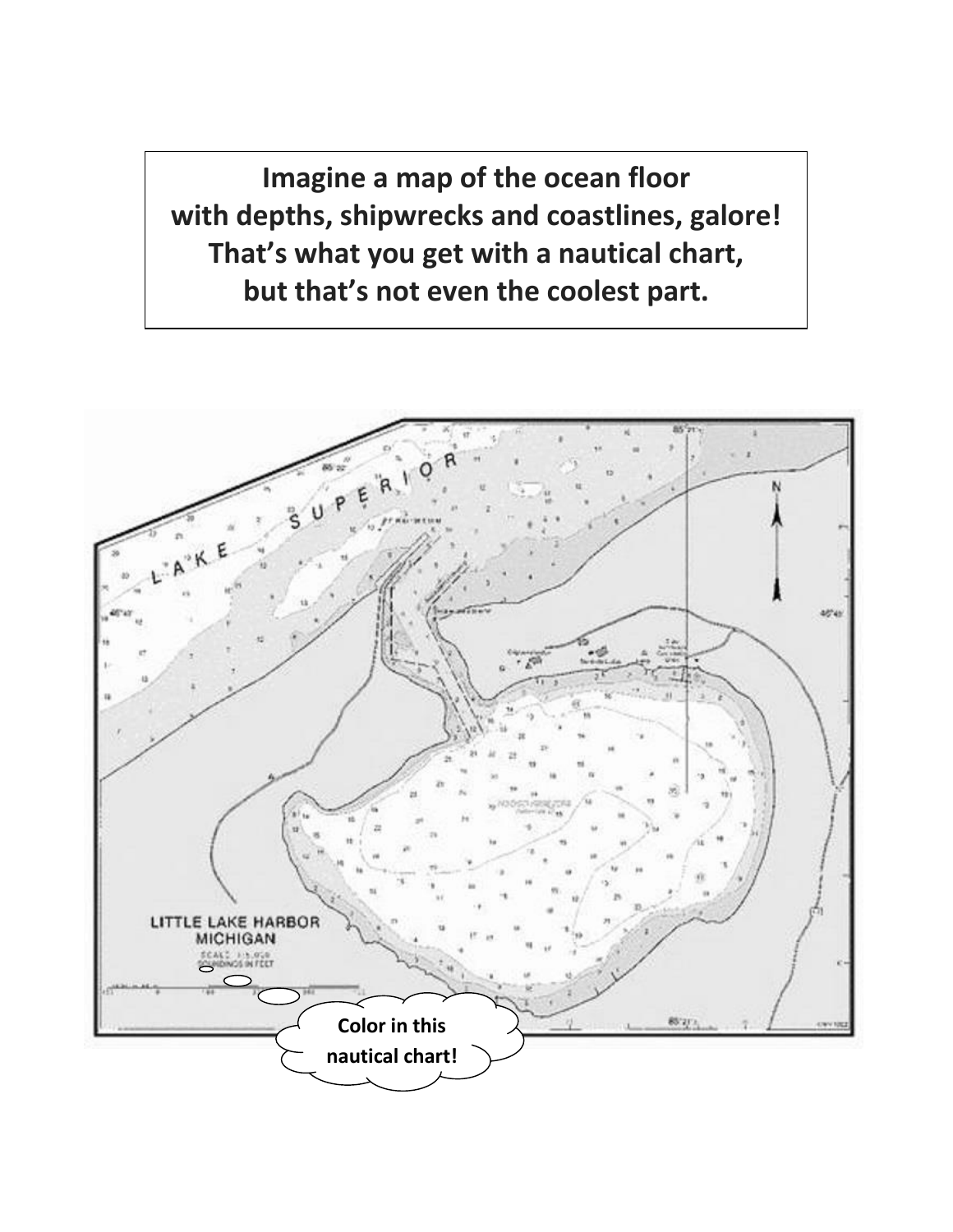

**Mapping the seafloor is no easy deed. A hydrographic survey is what we will need! A ship goes out to the ocean with care to survey the coast, there's no time to spare!**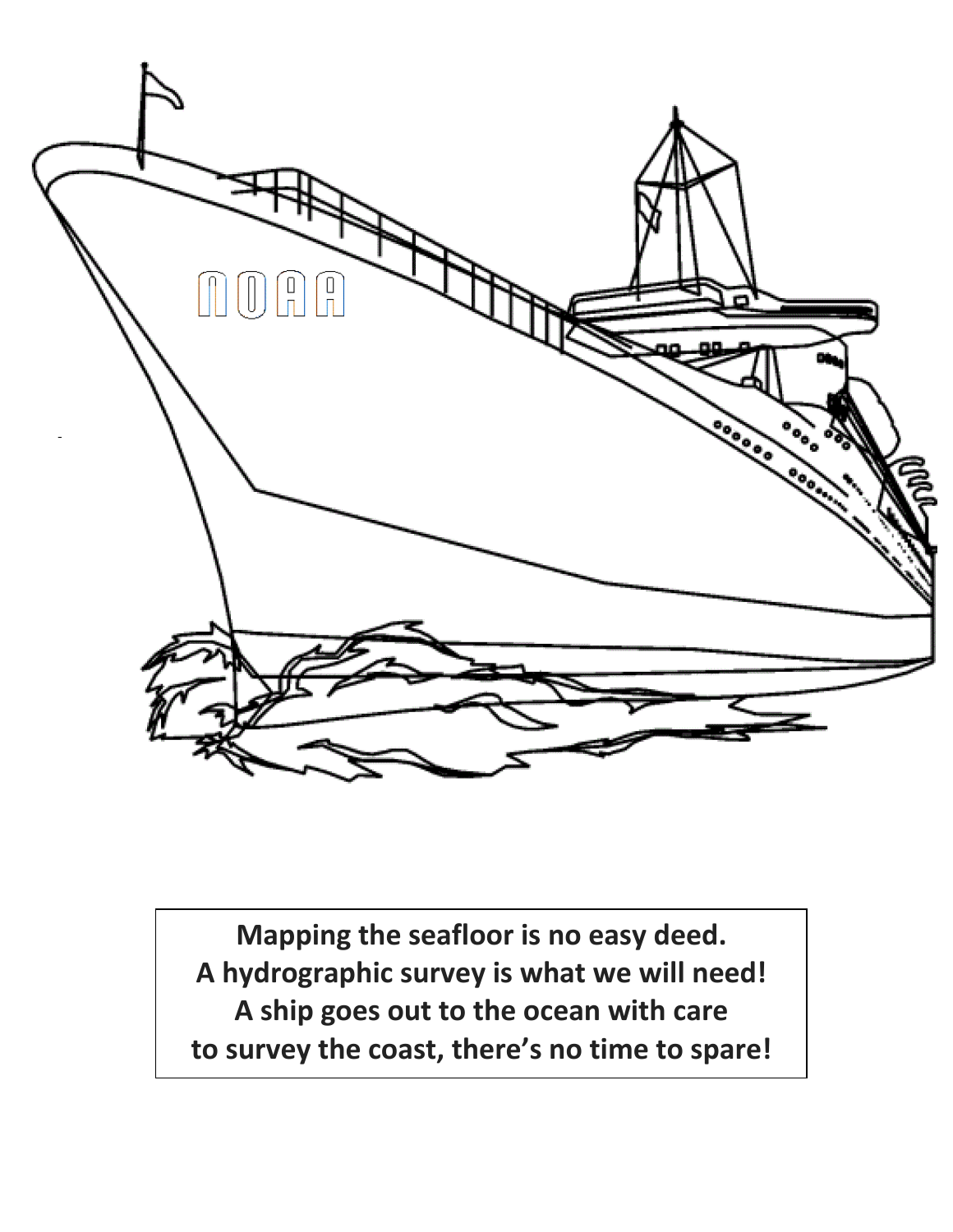**We used to use lead lines and poles to survey the floor, But with today's sonar, we can see so much more. Sonar sends sound waves to the seafloor and back. With side scan and multibeam Sonar it's hard to keep track.**